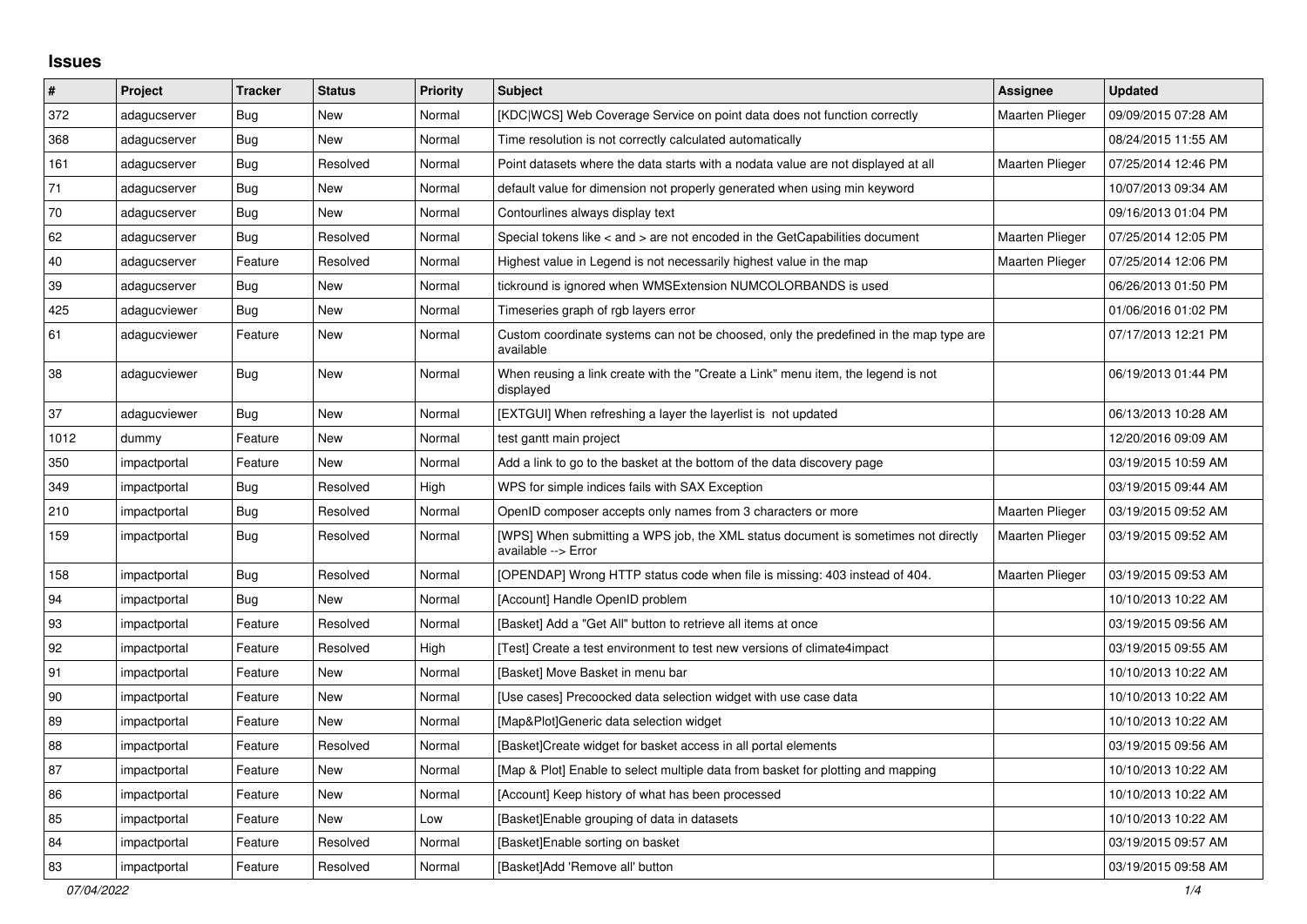| $\vert$ #    | Project       | <b>Tracker</b> | <b>Status</b> | <b>Priority</b> | <b>Subject</b>                                                                                             | Assignee               | <b>Updated</b>      |
|--------------|---------------|----------------|---------------|-----------------|------------------------------------------------------------------------------------------------------------|------------------------|---------------------|
| 82           | impactportal  | Feature        | New           | Normal          | [GUI] Improve error messages                                                                               |                        | 10/10/2013 10:22 AM |
| 81           | impactportal  | Feature        | <b>New</b>    | Normal          | [Transformations] Time series plots WPS for multiple datasets                                              |                        | 10/10/2013 10:22 AM |
| 80           | impactportal  | Feature        | Resolved      | Normal          | [Transformation] CDO indices calculations as WPS service                                                   |                        | 03/19/2015 10:04 AM |
| $\boxed{77}$ | impactportal  | Feature        | New           | Normal          | [Data] Provide ECLISE data in climate4impact                                                               |                        | 10/10/2013 10:22 AM |
| 76           | impactportal  | Feature        | <b>New</b>    | Low             | [Search] Group search results in folders                                                                   |                        | 10/10/2013 10:22 AM |
| 75           | impactportal  | Feature        | Resolved      | Normal          | [Search]Move backend to ESGF search                                                                        |                        | 07/15/2014 02:10 PM |
| 74           | impactportal  | Feature        | New           | Normal          | [Search] Free text search: resolve on server not in browser                                                |                        | 10/10/2013 10:22 AM |
| 73           | impactportal  | Support        | Resolved      | Normal          | [ESG Security] No 'view' on data located at other ESG nodes as BADC and DKRZ                               |                        | 07/15/2014 02:10 PM |
| 35721        | PyCAMA        | Feature        | Resolved      | Normal          | Speed up get_profiles and get_temperature by numba                                                         | Maarten Sneep          | 03/21/2022 10:55 AM |
| 35711        | PyCAMA        | <b>Bug</b>     | Resolved      | Normal          | Delete useless get_pressures function in TM5_profile.py                                                    | Maarten Sneep          | 03/21/2022 09:48 AM |
| 34921        | <b>PyCAMA</b> | <b>Bug</b>     | Resolved      | Normal          | Requested time not covered in CTM file                                                                     | <b>Maarten Sneep</b>   | 03/21/2022 09:52 AM |
| 33291        | PyCAMA        | <b>Bug</b>     | Resolved      | Normal          | [PDGS-ANOM-8804] Processing error on ALH                                                                   | <b>Maarten Sneep</b>   | 10/05/2021 05:33 PM |
| 32511        | PyCAMA        | <b>Bug</b>     | New           | Normal          | use of coregistration package in loop crashes without warning ("terminated")                               | Maarten Sneep          | 08/19/2021 11:24 AM |
| 30011        | PyCAMA        | Support        | New           | Normal          | [PyCAMA] Prepare release of 1.0                                                                            | <b>Maarten Sneep</b>   | 12/01/2021 10:49 AM |
| 28981        | PyCAMA        | <b>Bug</b>     | Resolved      | Normal          | [PyCAMA] Hard crash when processing NPP data                                                               | Maarten Sneep          | 11/27/2020 11:54 AM |
| 28431        | PyCAMA        | Support        | Feedback      | Normal          | [PyCAMA] How long should the daily reports be available once the time-dependent<br>monitoring is in place? | Jacques Claas          | 10/15/2020 10:26 AM |
| 28421        | PyCAMA        | Support        | <b>New</b>    | Normal          | Prepare for version 2 quality control monitoring.                                                          | Jacques Claas          | 12/01/2020 05:39 PM |
| 27841        | PyCAMA        | Support        | <b>New</b>    | Normal          | [PyCAMA] update filters for HCHO (possibly others) to exclude data with QA value < 0.5                     | <b>Maarten Sneep</b>   | 10/20/2020 11:43 AM |
| 27381        | PyCAMA        | Support        | Resolved      | High            | [PyCAMA] Update configuration file to resolve issue with reports for Cloud                                 | <b>PDGS Operations</b> | 09/09/2020 11:06 AM |
| 27361        | <b>PyCAMA</b> | Feature        | Resolved      | Normal          | [PyCAMA] record the file names of the input granules.                                                      | Maarten Sneep          | 07/29/2020 03:23 PM |
| 27251        | PyCAMA        | Bug            | Resolved      | Normal          | [PyCAMA] incompatibility with python 3.3                                                                   | <b>Maarten Sneep</b>   | 07/24/2020 08:23 AM |
| 27221        | PyCAMA        | <b>Bug</b>     | Resolved      | Normal          | [PyCAMA] crash when encountering empty files                                                               | <b>Maarten Sneep</b>   | 07/28/2020 01:24 PM |
| 26241        | PyCAMA        | Support        | In Progress   | Normal          | [PyCAMA] Supply list of up to 12 parameters you want to follow over time                                   | Jacques Claas          | 12/01/2020 05:34 PM |
| 26231        | PyCAMA        | Support        | <b>New</b>    | Normal          | [PyCAMA] Verify configuration of PyCAMA for daily extractions                                              | Jacques Claas          | 12/01/2020 05:30 PM |
| 26181        | <b>PyCAMA</b> | Bug            | New           | Normal          | [PyCAMA] Time assigned to time-slice                                                                       | <b>Maarten Sneep</b>   | 06/02/2020 09:27 AM |
| 26171        | PyCAMA        | Feature        | <b>New</b>    | Normal          | [PyCAMA] Skip L3 data in concatenation tool                                                                | <b>Maarten Sneep</b>   | 06/02/2020 09:25 AM |
| 22591        | PyCAMA        | Feature        | Resolved      | Normal          | Implement O3 TCL on L2QC website                                                                           | Mark ter Linden        | 11/09/2019 05:03 PM |
| 19181        | PyCAMA        | <b>Bug</b>     | New           | Normal          | Date reported on Input data per granule possibly incorrect for offline                                     | <b>Maarten Sneep</b>   | 05/25/2020 08:27 AM |
| 17921        | PyCAMA        | Bug            | New           | Low             | O3 Histogram plots y-label                                                                                 | Maarten Sneep          | 05/25/2020 08:20 AM |
| 15161        | PyCAMA        | Feature        | Feedback      | Normal          | Better handle wavelength calibration parameters in UPAS products                                           | Maarten Sneep          | 05/25/2020 08:49 AM |
| 15151        | PyCAMA        | Feature        | Feedback      | Normal          | Handling background correction parameters for SO2 and HCHO                                                 | Maarten Sneep          | 05/25/2020 08:47 AM |
| 14161        | PyCAMA        | Support        | Feedback      | Normal          | Time dependent QC questionnaire                                                                            | Jacques Claas          | 04/28/2020 09:59 AM |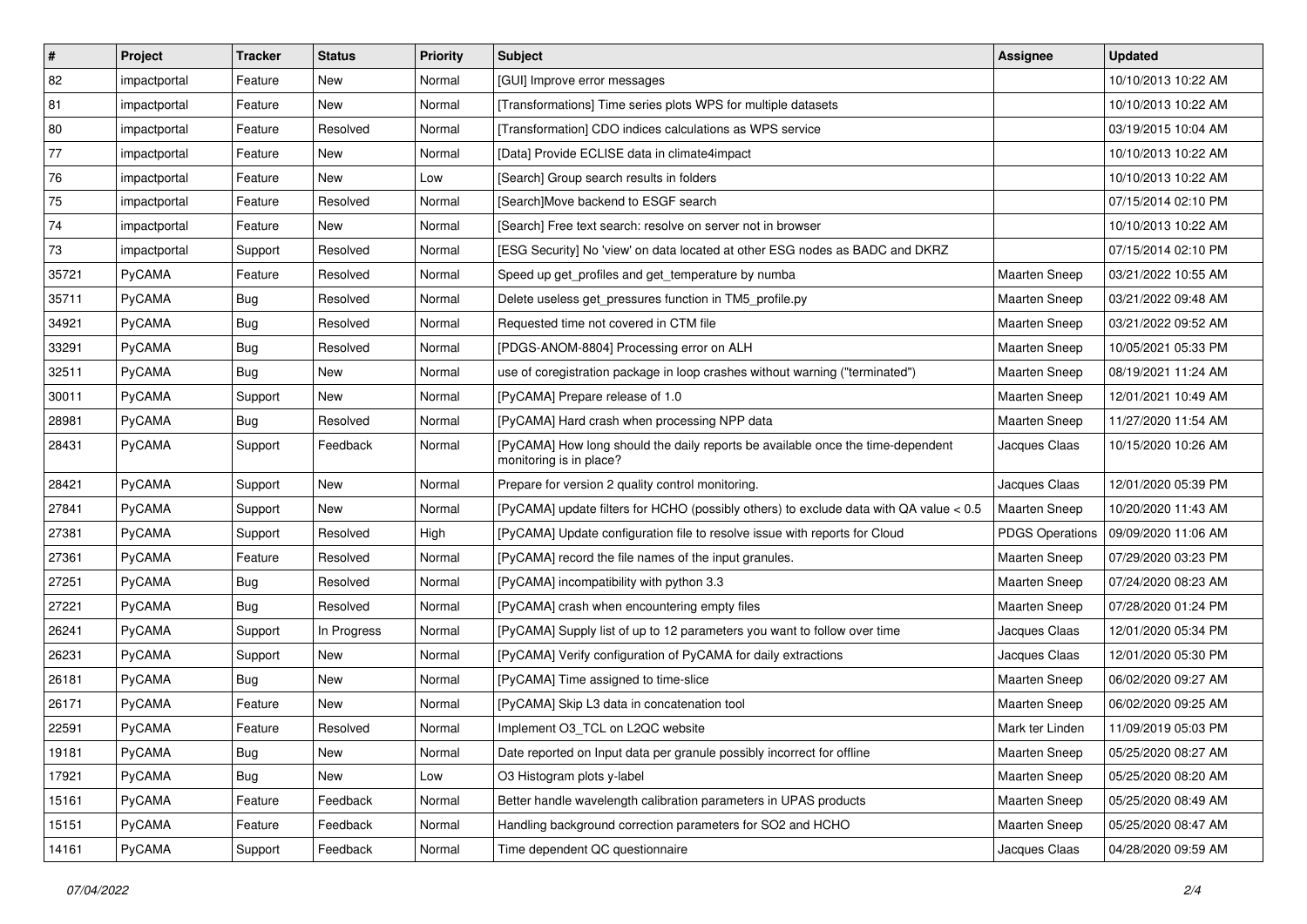| $\pmb{\#}$ | Project      | <b>Tracker</b> | <b>Status</b> | <b>Priority</b> | <b>Subject</b>                                                       | Assignee             | <b>Updated</b>                          |
|------------|--------------|----------------|---------------|-----------------|----------------------------------------------------------------------|----------------------|-----------------------------------------|
| 13811      | PyCAMA       | Support        | New           | Normal          | PyCAMA L2QC Reporting Bugs                                           | Maarten Sneep        | 04/28/2020 11:43 AM                     |
| 9311       | PyCAMA       | Feature        | <b>New</b>    | Normal          | Processing status & lineage as table                                 | <b>Maarten Sneep</b> | 05/25/2020 08:48 AM                     |
| 1511       | PyCAMA       | Feature        | Resolved      | Normal          | Synchronization of variables                                         | Maarten Sneep        | 08/21/2020 07:37 AM                     |
| 1301       | PyCAMA       | Support        | Resolved      | High            | test mixed empty/non-empty variables                                 | <b>Maarten Sneep</b> | 08/21/2020 07:38 AM                     |
| 1146       | PyCAMA       | <b>Bug</b>     | Feedback      | Normal          | Non-synchronized variables yield bogus results                       | Maarten Sneep        | 12/09/2020 10:44 AM                     |
| 944        | PyCAMA       | Feature        | In Progress   | Normal          | Documentation of internal workings of PyCAMA                         | Maarten Sneep        | 12/09/2020 11:13 AM                     |
| 558        | PyCAMA       | Feature        | In Progress   | Normal          | Coregistration                                                       | Maarten Sneep        | 11/06/2018 05:47 PM                     |
| 1013       | subproject 1 | Feature        | New           | Normal          | test subproject task gantt                                           |                      | 12/20/2016 09:10 AM                     |
| 26711      | TM5-MP       | Bug            | In Progress   | Normal          | missing values for lon and lat in regions file                       |                      | 07/02/2020 08:27 PM                     |
| 26031      | TM5-MP       | <b>Bug</b>     | <b>New</b>    | Normal          | Wrong rate for KOHHNO4                                               |                      | 05/13/2020 12:10 PM                     |
| 24611      | TM5-MP       | <b>Bug</b>     | <b>New</b>    | High            | Typos in cb05 ebischeme                                              |                      | 02/11/2020 10:35 AM                     |
| 23861      | TM5-MP       | <b>Bug</b>     | <b>New</b>    | Normal          | NH2O2 chemistry                                                      |                      | 05/13/2020 12:10 PM                     |
| 23221      | TM5-MP       | Feature        | In Progress   | Normal          | Remapping of M7 dry/wet radii from restart file missing              |                      | 12/05/2019 11:07 AM                     |
| 20141      | TM5-MP       | <b>Bug</b>     | In Progress   | Low             | PDUMP temperature field is zero                                      |                      | 07/26/2019 02:45 PM                     |
| 12101      | TM5-MP       | Feature        | <b>New</b>    | Low             | Updating Corner halo grid boxes                                      |                      | 10/10/2018 03:39 PM                     |
| 11761      | TM5-MP       | <b>Bug</b>     | New           | Low             | overflow in PDUMP                                                    |                      | 09/26/2018 09:44 AM                     |
| 10281      | TM5-MP       | Task           | New           | Low             | Dry deposition of gas-phase H2SO4 and DMS                            |                      | 07/03/2018 12:51 PM                     |
| 10221      | TM5-MP       | Feature        | In Progress   | Normal          | MOGUNTIA and KPP                                                     |                      | 09/20/2018 01:59 PM                     |
| 8931       | TM5-MP       | Feature        | In Progress   | Low             | removing dependence on HDF4                                          |                      | 11/18/2019 02:07 PM                     |
| 2161       | TM5-MP       | <b>Bug</b>     | <b>New</b>    | Normal          | Python datetime.strftime function does not support dates before 1900 |                      | 08/21/2017 12:35 PM                     |
| 595        | TM5-MP       | Bug            | In Progress   | Normal          | Generation of qsub job file seems broken                             |                      | 07/03/2018 12:39 PM                     |
| 574        | TM5-MP       | Support        | In Progress   | Normal          | Optimization of ebischeme can be problematic                         | Philippe Le Sager    | 12/20/2017 12:29 PM                     |
| 549        | TM5-MP       | <b>Bug</b>     | In Progress   | High            | Restarbility broken                                                  | Philippe Le Sager    | 03/17/2017 11:40 AM                     |
| 521        | TM5-MP       | <b>Bug</b>     | New           | Low             | Inconsistent NO <sub>x</sub> emissions                               |                      | 07/03/2018 12:30 PM                     |
| 440        | TM5-MP       | Feature        | New           | Low             | Assumption in calculation of friction velocity over land             |                      | 07/03/2018 12:51 PM                     |
| 439        | TM5-MP       | Task           | New           | Low             | Treatment of ice clouds in photolysis                                |                      | 07/03/2018 12:35 PM                     |
| 373        | TM5-MP       | <b>Bug</b>     | <b>New</b>    | Normal          | Diurnal cycle biomass burning emissions                              |                      | 07/03/2018 12:34 PM                     |
| 367        | TM5-MP       | Feature        | New           | Low             | Heterogeneous reaction rates for bulk aerosol version                | Jason Williams       | 07/03/2018 12:36 PM                     |
| 362        | TM5-MP       | Bug            | New           | Normal          | Dry deposition total for agreggated NO <sub>x</sub>                  | Jason Williams       | 06/24/2015 02:06 PM                     |
| 351        | TM5-MP       | <b>Bug</b>     | New           | Low             | NH3 budget terms                                                     |                      | 07/03/2018 12:36 PM                     |
| 338        | TM5-MP       | Feature        | New           | Low             | Modifying and extending input data for refractive indices            | Twan van Noije       | 07/03/2018 12:53 PM                     |
| 336        | TM5-MP       | Feature        | In Progress   | Normal          | budget consistent with mmix                                          | Philippe Le Sager    | 12/01/2015 10:05 AM                     |
| 320        | TM5-MP       | <b>Bug</b>     | In Progress   | Low             | <b>Budget inconsistencies</b>                                        |                      | Philippe Le Sager   01/28/2016 01:00 PM |